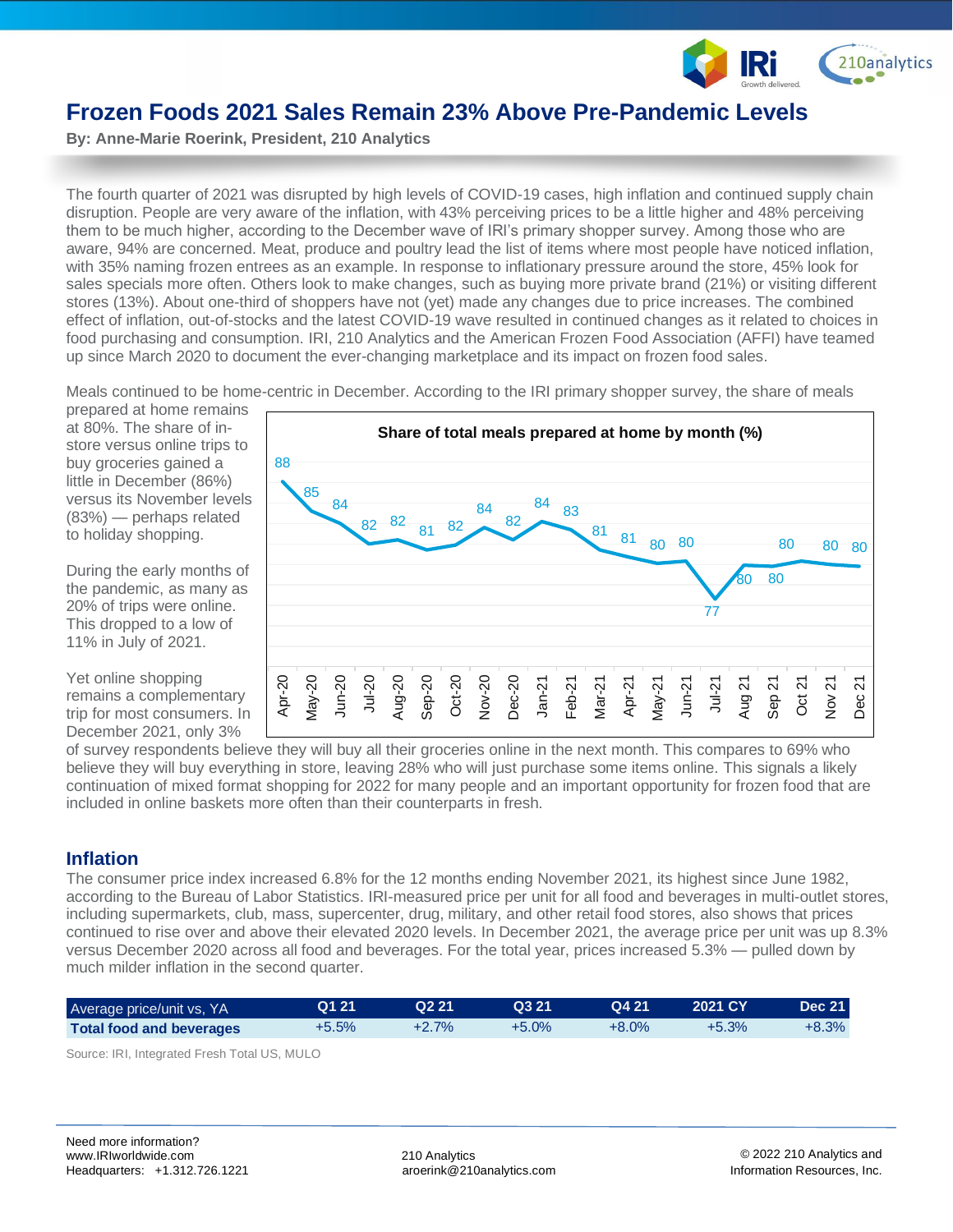

Frozen foods experienced inflation as well during 2020, but less so. The average price per unit for frozen foods increased 4.3% over 2021 compared with 5.3% for all food and beverages. Above average inflation was seen in meat/poultry and seafood, much like their fresh counterparts. Other areas of high inflation were desserts and prepared meals, in particular dinners and breakfast foods.

| 2021 vs. YA                   | Average price per unit | <b>Change vs. YA</b> |
|-------------------------------|------------------------|----------------------|
| <b>Frozen food department</b> | \$4.13                 | $+4.3%$              |
| <b>Meals</b>                  | \$3.67                 | $+5.2%$              |
| <b>Breakfast food</b>         | \$3.95                 | $+5.8%$              |
| Dinners/entrees               | \$3.41                 | $+6.0%$              |
| Pizza                         | \$4.16                 | $+4.3%$              |
| Meat/poultry/seafood          | \$7.90                 | $+5.5%$              |
| Seafood                       | \$9.37                 | $+4.2%$              |
| <b>Processed poultry</b>      | \$7.36                 | $+6.3%$              |
| <b>Poultry</b>                | \$8.30                 | $+5.7%$              |
| <b>Meat</b>                   | \$6.66                 | $+5.9%$              |
| <b>Desserts</b>               | \$3.90                 | $+1.7%$              |
| Ice cream/sherbet             | \$3.89                 | $-1.1%$              |
| <b>Novelties</b>              | \$4.10                 | $+4.4%$              |
| Desserts/toppings             | \$2.97                 | $+6.8%$              |
| Fruits & vegetables           | \$2.54                 | $+2.1%$              |
| Fruit                         | \$5.21                 | $+2.3%$              |
| Potatoes/onions               | \$2.88                 | $+1.4%$              |
| Plain vegetables              | \$1.86                 | $-0.5%$              |
| <b>Prepared vegetables</b>    | \$2.17                 | $+4.8%$              |
| <b>Snacks</b>                 | \$5.04                 | $+3.7%$              |
| <b>Baked goods</b>            | \$3.50                 | $+1.8%$              |
| <b>Beverages</b>              | \$2.48                 | $+8.0%$              |

Source: IRI, Integrated Fresh Total US, MULO, average price per unit vs. YAGO

## **2021 Sales**

2021 brought \$691 billion in food and beverage sales — up 1.8% over 2020 and 15.8% over the 2019 pre-pandemic normal. However, inflation played a significant role with year-on-year unit sales still down 3.3%. Perishables, including produce, seafood, meat, bakery and deli, had the highest year-over-year growth in 2021, at +2.2%. Frozen foods had the highest increase versus the pre-pandemic normal of 2019, at +23.0%.

| 2021                     |                    | % sales change versus year ago |                     |                       |  |  |
|--------------------------|--------------------|--------------------------------|---------------------|-----------------------|--|--|
|                          | <b>Dollar size</b> | <b>Dollar sales</b>            | <b>Dollar sales</b> | Unit .                |  |  |
|                          |                    | vs. 2020                       | vs. 2019            | <b>Sales vs. 2020</b> |  |  |
| Total food and beverages | \$691B             | $+1.8%$                        | $+15.8%$            | $-3.3%$               |  |  |
| <b>Total perishables</b> | \$311B             | $+2.2%$                        | $+15.0%$            | $-2.3%$               |  |  |
| Total frozen             | \$66B              | $+1.0%$                        | $+23.0%$            | $-3.2%$               |  |  |

Source: IRI, Integrated Fresh, Total US, MULO

## **Sales by quarter**

The second quarter of 2021 was the only one where sales were unable to meet the enormous spikes in sales seen in the early months of the pandemic. Even so, sales for frozen food were down a "mere" 7% versus the second quarter of 2020. Importantly, when compared to the pre-pandemic normal of 2019, sales continued to be highly elevated at +23.9%. Ever since the third quarter of 2020, sales have been around 20% to 24% above 2019 levels.

Total edibles and total perishables also increased sales versus 2019, but not quite to the levels seen in frozen food. Most quarters, their sales increased averaged 13% to 17% with above-average inflation in the perishable departments.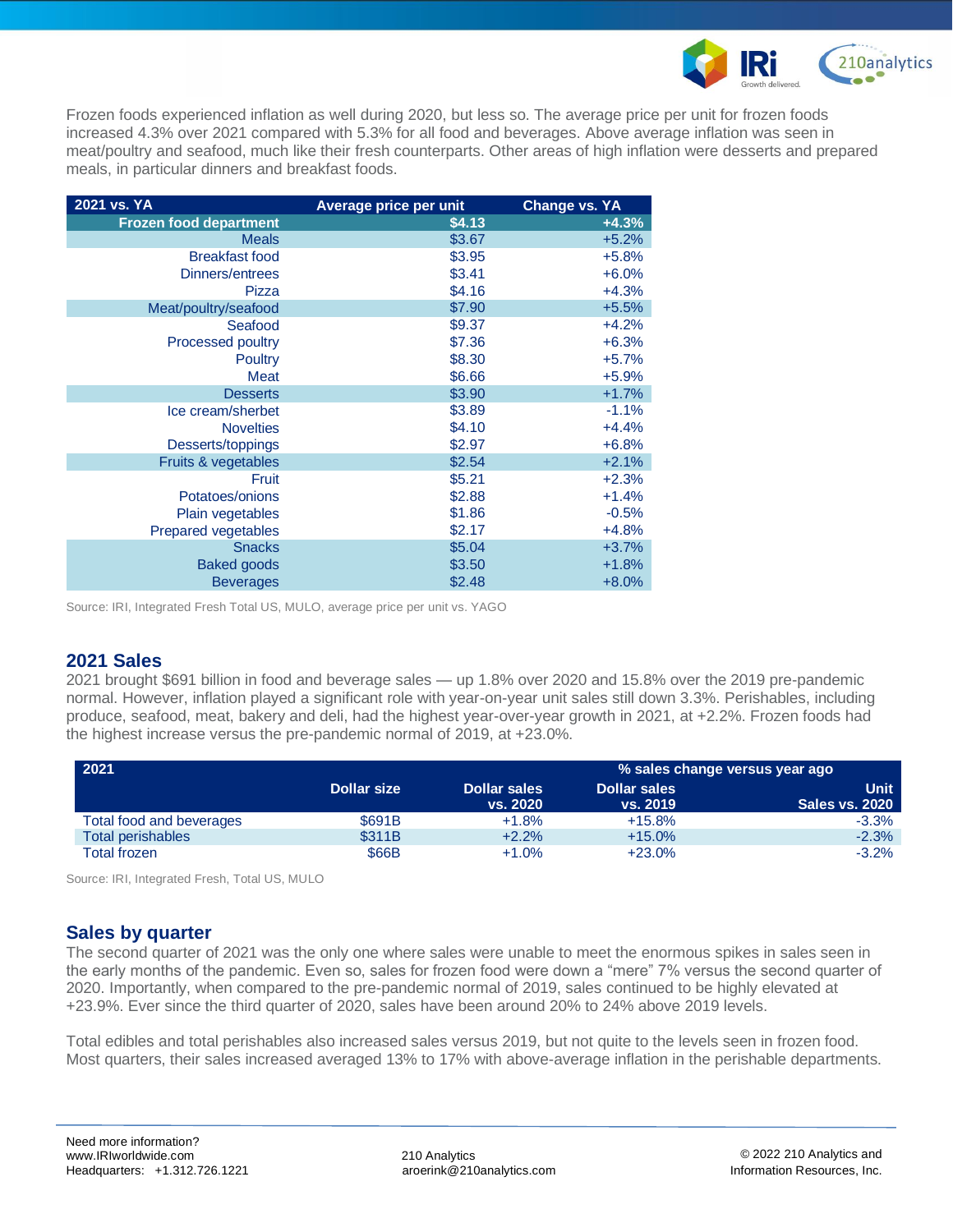

Source: IRI, Integrated Fresh, Total US, MULO, % change vs. year ago.

#### **Assortment**

Supply chain woes also affected the number of items per store. Lapping the declines in assortment seen throughout 2020, the number of average items per store in the frozen food aisle had been up slightly in the second and third quarters. However, come October, items per store per week dropped by 1.5% and assortment dropped further in November and December, resulting in an average year-on-year decrease in the fourth quarter of 2.3%. Compared with 2019. Items were down 4.5% in the fourth quarter and

| Avg. items/store/week           |  |             |          |          | 01 '20 02 '20 03 '20 04 '20 01 '21 02 '21 03 '2 <u>1 04 '21 Dec '21 '</u> |                            |  |
|---------------------------------|--|-------------|----------|----------|---------------------------------------------------------------------------|----------------------------|--|
| Avg. items per store/week 1.579 |  |             | 1.504    | 1.536    | 1.544                                                                     |                            |  |
| Change vs. $YA -2.1\%$          |  | -5.4% -5.7% | $-2.4\%$ | $-2.7\%$ | +1.6%                                                                     | $+1.5\%$ $-2.3\%$ $-3.1\%$ |  |

Source: IRI, Integrated Fresh Total US, MULO, average weekly items per store selling

## **A Deep-Dive into Frozen Food Sales**

All December 2021 weeks came between \$1.2 and \$1.4 billion in sales — maintaining prior month sales levels. For each this meant double-digit increases versus the pre-pandemic 2019 baseline. Additionally, all four weeks grew over and above the highly elevated 2020 levels. The Christmas holiday week, in particular, had astounding results. Frozen food sales reached \$1.4

| <b>Frozen food</b> | <b>Dollar</b><br>sales | <b>Dollar gains</b><br>vs. 2020 | <b>Dollar gains</b><br>vs. 2019 |
|--------------------|------------------------|---------------------------------|---------------------------------|
| <b>December</b>    | \$5.163B               | $+6.2%$                         | $+25.3%$                        |
| w.e. 12/5/2021     | \$1.207B               | $+3.6%$                         | $+21.2%$                        |
| w.e. 12/12/2021    | \$1.297B               | $+4.4%$                         | $+24.2%$                        |
| w.e. 12/19/2021    | \$1,303B               | $+2.7%$                         | $+19.5%$                        |
| w.e. 12/26/2021    | \$1,355B               | $+14.5%$                        | $+37.0%$                        |

billion, which was an increase of 14.5% over year ago and +37.0% versus 2019.

The growth over 2020 levels was boosted by two biggest areas: meals and meat/poultry/seafood and while smaller, frozen snacks sales have been very strong as well. In the fourth quarter, all but fruit and vegetables and beverages had moved into positive year-on-year growth territory. The highest fourth-quarter gains were achieved by processed poultry, that had an extremely strong December showing as well. Meat sales also had double-digit year-on-year increases in December.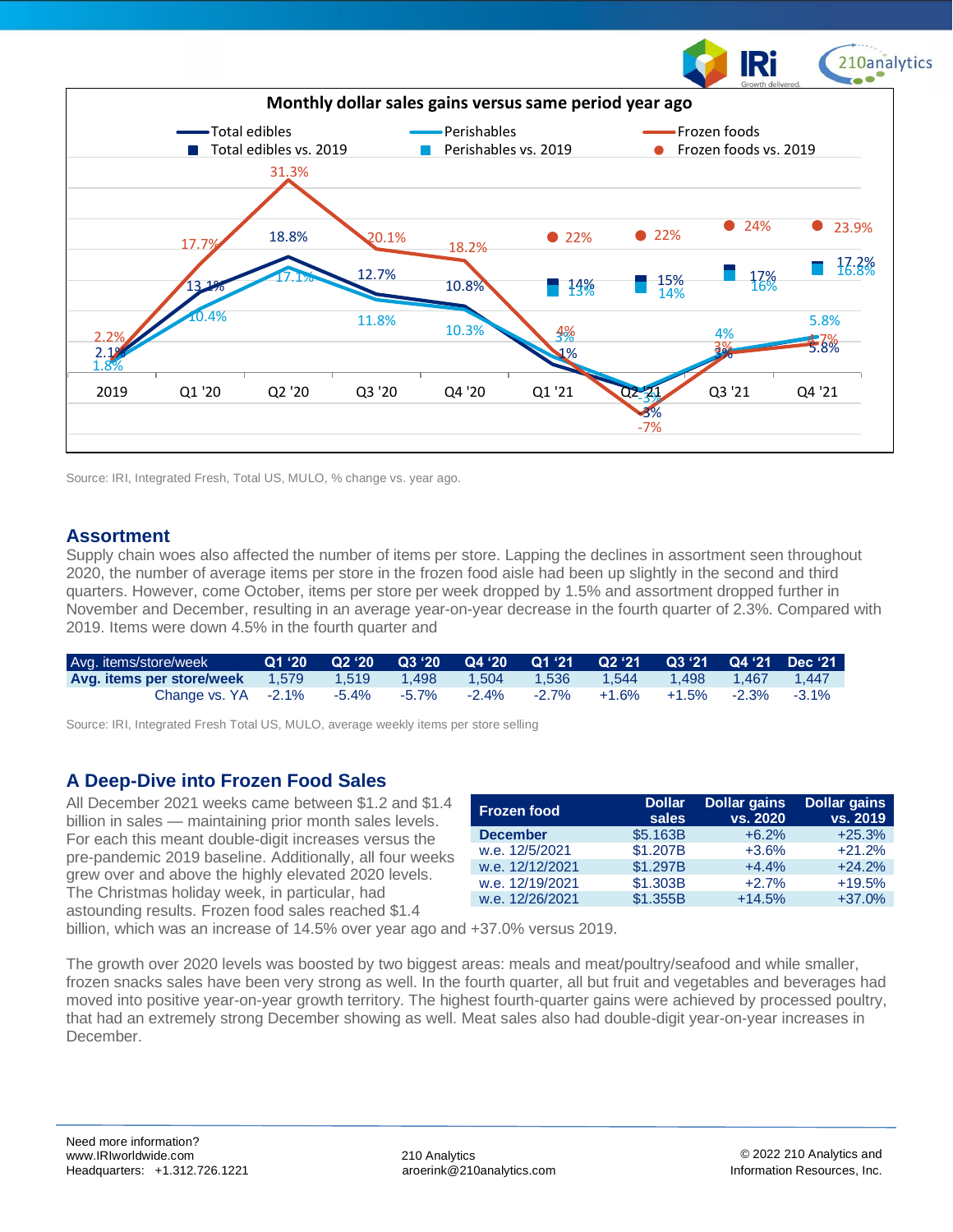

| Sales and %<br>growth vs. YA     | % Dollar sales change vs. 2020 |        |        |        |        |        |        |                          |                   |                          |               |
|----------------------------------|--------------------------------|--------|--------|--------|--------|--------|--------|--------------------------|-------------------|--------------------------|---------------|
|                                  | Q1 '20                         | Q2 '20 | Q3 '20 | Q4 '20 | Q1 '21 | Q2 '21 | Q3 '21 | Q4 '21                   | <b>Dec</b><br>'21 | Dec vs<br>'20            | Dec vs<br>'19 |
| <b>Frozen food</b><br>department | 18%                            | 31%    | 20%    | 18%    | 4%     | $-7%$  | 3%     | $+4.7%$                  | \$5.2B            | $+6.2%$                  | $+25.3%$      |
| <b>Meals</b>                     | 15%                            | 21%    | 14%    | 13%    | 0%     | $-2%$  | 7%     | $+8.0%$                  | \$1.9B            | $+9.2%$                  | $+26.4%$      |
| <b>Breakfast food</b>            | 15%                            | 23%    | 18%    | 18%    | 7%     | 7%     | 11%    | $+12.3$<br>%             | \$359M            | $+13.8$<br>$\frac{9}{6}$ | +35.9%        |
| Dinners/entrees                  | 12%                            | 14%    | 11%    | 11%    | 1%     | 3%     | 11%    | $+11.9$<br>%             | \$938B            | $+13.0$<br>$\%$          | $+29.7%$      |
| <b>Pizza</b>                     | 22%                            | 32%    | 18%    | 16%    | $-3%$  | $-13%$ | 0%     | $-0.4%$                  | \$478M            | $+1.2%$                  | $+16.6%$      |
| Meat/poultry/seafoo<br>d         | 24%                            | 50%    | 31%    | 27%    | 7%     | $-11%$ | 4%     | $+7.0%$                  | \$1.4B            | $+8.2%$                  | $+33.4%$      |
| Seafood                          | 20%                            | 56%    | 42%    | 33%    | 18%    | $-10%$ | 1%     | $+3.7%$                  | \$606M            | $+3.4%$                  | $+32.0%$      |
| <b>Processed poultry</b>         | 28%                            | 50%    | 33%    | 32%    | 7%     | $-1%$  | 15%    | $+14.7$<br>$\frac{0}{0}$ | \$319M            | $+18.5$<br>$\%$          | $+53.3%$      |
| Poultry                          | 26%                            | 52%    | 19%    | 19%    | $-7%$  | $-24%$ | $-1%$  | $+3.0%$                  | \$178M            | $+4.1%$                  | $+22.4%$      |
| Meat                             | 28%                            | 40%    | 19%    | 18%    | $-2%$  | $-13%$ | 6%     | $+9.6%$                  | \$205M            | $+12.7$<br>$\%$          | $+23.1%$      |
| <b>Desserts</b>                  | 13%                            | 25%    | 17%    | 18%    | 6%     | $-7%$  | $-2%$  | 0.0%                     | \$879M            | $+3.1%$                  | $+21.0%$      |
| Ice cream/sherbet                | 10%                            | 25%    | 15%    | 14%    | 0%     | $-15%$ | $-7%$  | $-6.0%$                  | \$444M            | $-4.4%$                  | $+9.2%$       |
| <b>Novelties</b>                 | 16%                            | 25%    | 18%    | 25%    | 14%    | 1%     | 3%     | $+6.9%$                  | \$347M            | $+11.8$<br>%             | $+40.3%$      |
| Desserts/toppings                | 12%                            | 26%    | 26%    | 13%    | 16%    | $-15%$ | 2%     | $+8.2%$                  | \$88M             | $+13.9$<br>%             | $+22.1%$      |
| Fruits & vegetables              | 22%                            | 36%    | 22%    | 17%    | $-2%$  | $-14%$ | $-4%$  | $-3.1%$                  | \$540M            | $-2.6%$                  | $+14.6%$      |
| Fruit                            | 24%                            | 46%    | 35%    | 27%    | 9%     | $-6%$  | $-1%$  | $+1.8%$                  | \$103M            | $+5.2%$                  | $+30.5%$      |
| Potatoes/onions                  | 22%                            | 44%    | 26%    | 24%    | 6%     | $-14%$ | $-1%$  | $+1.9%$                  | \$178M            | $-3.5%$                  | $+19.0%$      |
| Plain vegetables                 | 23%                            | 28%    | 15%    | 11%    | $-11%$ | $-17%$ | $-8%$  | $-6.4%$                  | \$229M            | $-6.1%$                  | $+5.3%$       |
| Prepared<br>vegetables           | $-1%$                          | 6%     | 6%     | 11%    | $-9%$  | $-14%$ | 0%     | $+1.9%$                  | \$16M             | $+5.4%$                  | $+14.8%$      |
| <b>Snacks</b>                    | 21%                            | 45%    | 28%    | 25%    | 12%    | $-3%$  | 12%    | $+10.0$<br>%             | \$266M            | $+9.9%$                  | $+33.2%$      |
| <b>Baked goods</b>               | 13%                            | 30%    | 17%    | 8%     | 4%     | $-12%$ | 0%     | $+1.2%$                  | \$219M            | $+2.1%$                  | $+9.3%$       |
| <b>Beverages</b>                 | 22%                            | 44%    | 30%    | 28%    | 6%     | $-13%$ | $-3%$  | $-2.9%$                  | \$20M             | $-1.3%$                  | $+17.9%$      |

Source: IRI, Integrated Fresh, Total US, MULO

## **Year-Over-Year Dollar, Unit and Volume Changes**

Not only were frozen snacks a big contributor to dollar growth, they also generated year-on-year gains in units and volume. Volumetric information is not available across meat/poultry and seafood and desserts.

| December 2021                 | % sales change versus year ago |            |                     |                                          |  |  |  |
|-------------------------------|--------------------------------|------------|---------------------|------------------------------------------|--|--|--|
|                               | <b>Dollar sales</b>            | Unit sales | <b>Volume sales</b> | Volume/dollar gap<br>(percentage points) |  |  |  |
| <b>Frozen food department</b> | $+6.2%$                        | $-2.8%$    | $\sim$ $\sim$       | ---                                      |  |  |  |
| <b>Frozen meals</b>           | $+9.2%$                        | $-0.7%$    | $-0.2%$             | $-9$ pts                                 |  |  |  |
| Frozen meat/poultry/seafood   | $+8.2%$                        | $-3.6%$    | --                  | ---                                      |  |  |  |
| <b>Frozen desserts</b>        | $+3.1%$                        | $-0.7\%$   | $\sim$ $\sim$       |                                          |  |  |  |
| Frozen fruits and vegetables  | $-2.6%$                        | $-8.5%$    | $-6.5%$             | $-3.9$ pts                               |  |  |  |
| <b>Frozen snacks</b>          | $+9.9%$                        | $+1.3%$    | $+2.8%$             | $-7.1$ pts                               |  |  |  |
| Frozen baked goods            | $+2.1%$                        | $-4.6%$    | $-4.3%$             | $-6.4$ pts                               |  |  |  |
| Frozen beverages              | $-1.3%$                        | $-5.8%$    | $-5.9\%$            | $-4.6pts$                                |  |  |  |

Source: IRI, Total US, Integrated Fresh, MULO

## **What's Next?**